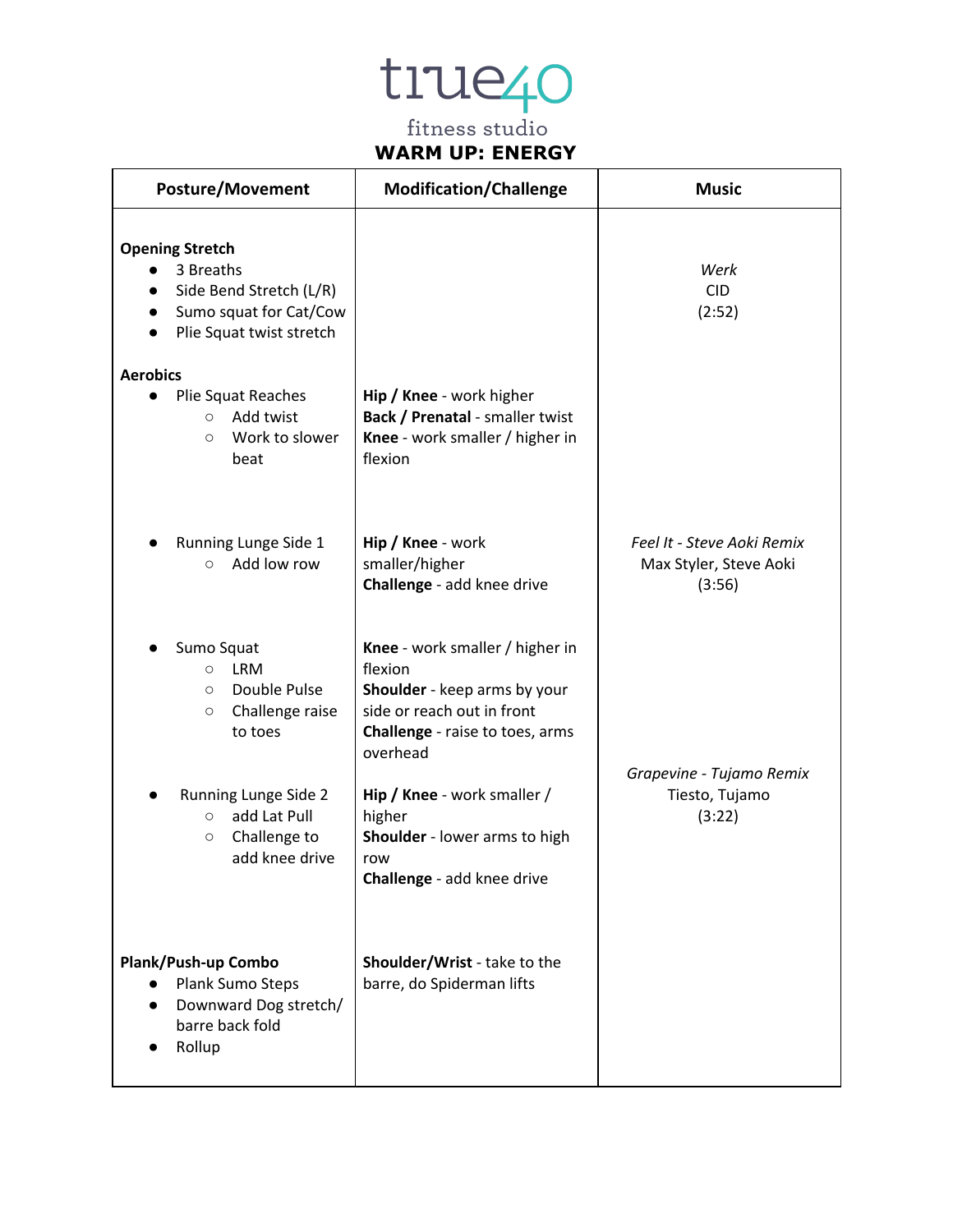

#### **LEG WORK: POWER**

| <b>Posture/Movement</b>                                                                                                                                                                                                                                                    | <b>Modification/Challenge</b>                                                                                                                                               | <b>Music</b>                                                                                                                |
|----------------------------------------------------------------------------------------------------------------------------------------------------------------------------------------------------------------------------------------------------------------------------|-----------------------------------------------------------------------------------------------------------------------------------------------------------------------------|-----------------------------------------------------------------------------------------------------------------------------|
| Pistol Squats w/ Glider<br>Side 1<br>1-inch<br>$\Omega$<br>Single Leg LRM<br>o<br><b>Hamstring Curl</b><br>o<br><b>GFH</b><br>O                                                                                                                                            | Knee - work higher<br>Low Back / Knee - sit taller;<br>lose glider and work into single<br>heel chair squat                                                                 | Coming in Hot<br>Andy Mineo, Lecrae<br>(3:20)                                                                               |
| Power Diamond with<br>Ball<br>$1$ -Inch<br>0<br><b>Ball Squeezes</b><br>o<br><b>GFH</b><br>O                                                                                                                                                                               | Foot/Ankle - lower into sumo<br>(lose the ball)<br>Knee / Hip - work higher; lose<br>the ball<br>Challenge - Hands to heart<br>center, or hands pressing under<br>the barre | She Knows How to Love Me<br>(feat. Jess Glynn & Stefflon Don)<br>David Guetta, Jess Glynn,<br><b>Stefflon Don</b><br>(3:01) |
| Pistol Squats with Glider<br>Side 2<br>1-inch<br>$\circ$<br><b>LRM</b><br>$\circlearrowright$<br>Hamstring curl<br>$\circ$<br><b>GFH</b><br>$\circ$<br>*Finish song early to start<br>stretch*<br>Stretch:<br><b>Heel to Seat</b><br>$\bullet$<br>Triangle<br>Calf Stretch | Low Back / Knee - sit taller;<br>lose glider and work into single<br>heel chair squat                                                                                       | Work - DJ Reflex Remix<br>Iggy Azalea, DJ Reflex<br>(3:45)                                                                  |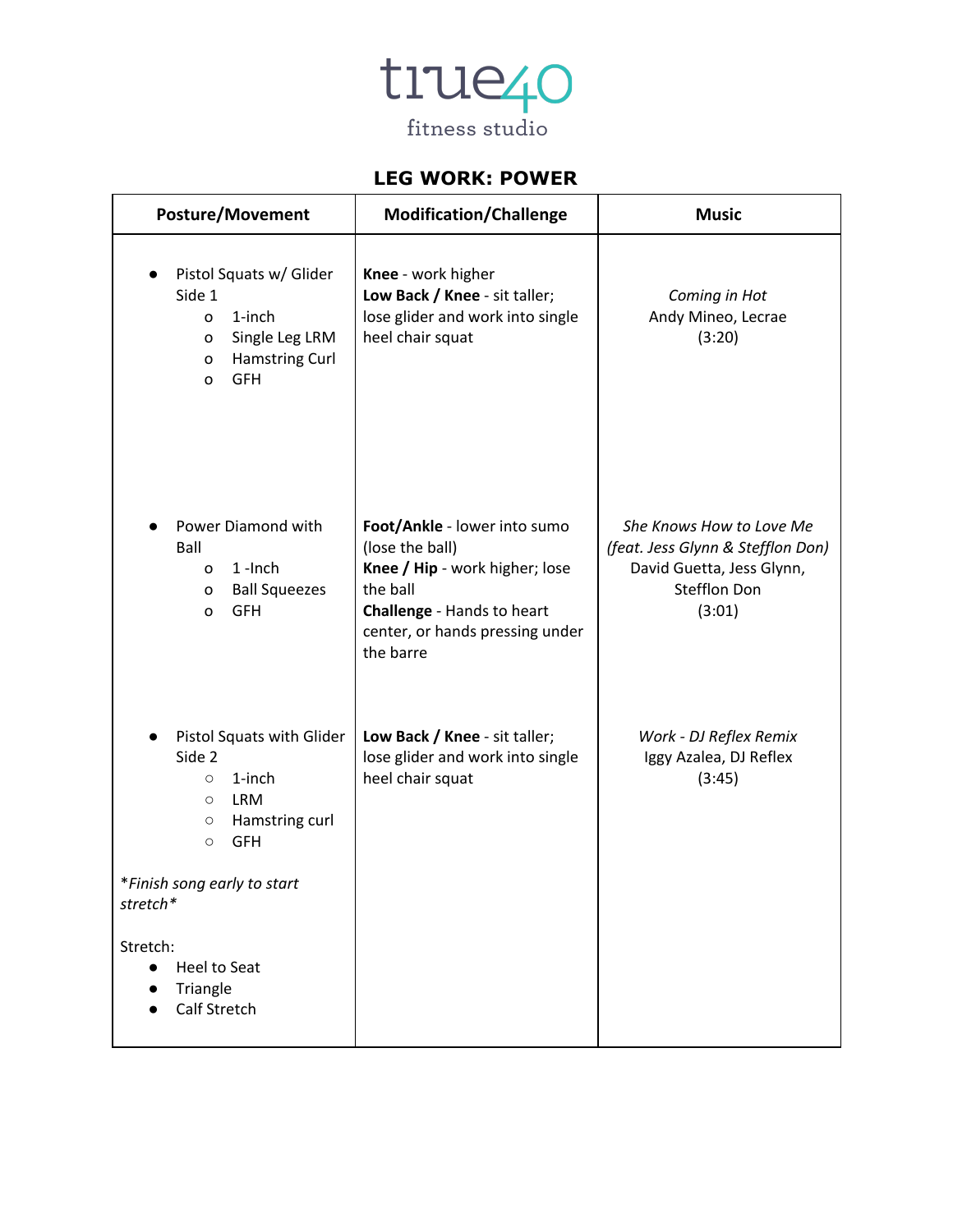

### **COMBO WORK: FIRE**

| <b>Posture/Movement</b>                                                                                                                                                                                                                                              | <b>Modification/Challenge</b>                                                                              | <b>Music</b>                                                                            |
|----------------------------------------------------------------------------------------------------------------------------------------------------------------------------------------------------------------------------------------------------------------------|------------------------------------------------------------------------------------------------------------|-----------------------------------------------------------------------------------------|
| *Finish stretch at the start of<br>this song*<br><b>Weights</b><br>Curtsy Squats $\rightarrow$ Side<br>Lunge<br>Rhomboid<br>$\circ$<br>Press→ High<br>Rows<br>Curtsy Squats → Side<br>Lunge<br><b>Add Lateral</b><br>$\circ$<br>Raise $\rightarrow$ Frontal<br>Raise | Shoulder - lower arms, lose the<br>weights<br>Knee / Hips - work in reverse<br>lunge; come to base posture | New York, What's Happenin'?<br>(feat. Kool Keith)<br>Black Caviar, Kool Keith<br>(3:46) |
| <b>TRX</b><br>Hip Dips Side 1<br><b>Bicep Curl</b><br>Hip Dips Side 2<br>** Grab Mats during Side 2**                                                                                                                                                                | Shoulder - arms to shoulder<br>height or use weights<br>(for both hip dips and bicep<br>curls)             | Responsibility<br>116, Sho Baraka, Trip Lee<br>(3:55)                                   |
| Gliders<br>Modified (on your<br>knees) Wide arm<br>push-ups w/ gliders on<br>the mats<br><b>Tricep Pulses</b><br>*Finish song early to start                                                                                                                         | Neck/Shoulder - stay at the<br>barre for push-ups<br>Challenge - work with extended<br>legs for push-ups   | Think About You (feat. Valerie<br>Broussard)<br>Kygo, Valerie Broussard<br>(3:29)       |
| stretch*<br>Stretch<br>Shoulder Stretch<br>$\bullet$<br><b>Tricep Stretch</b><br>Chest Opener                                                                                                                                                                        |                                                                                                            |                                                                                         |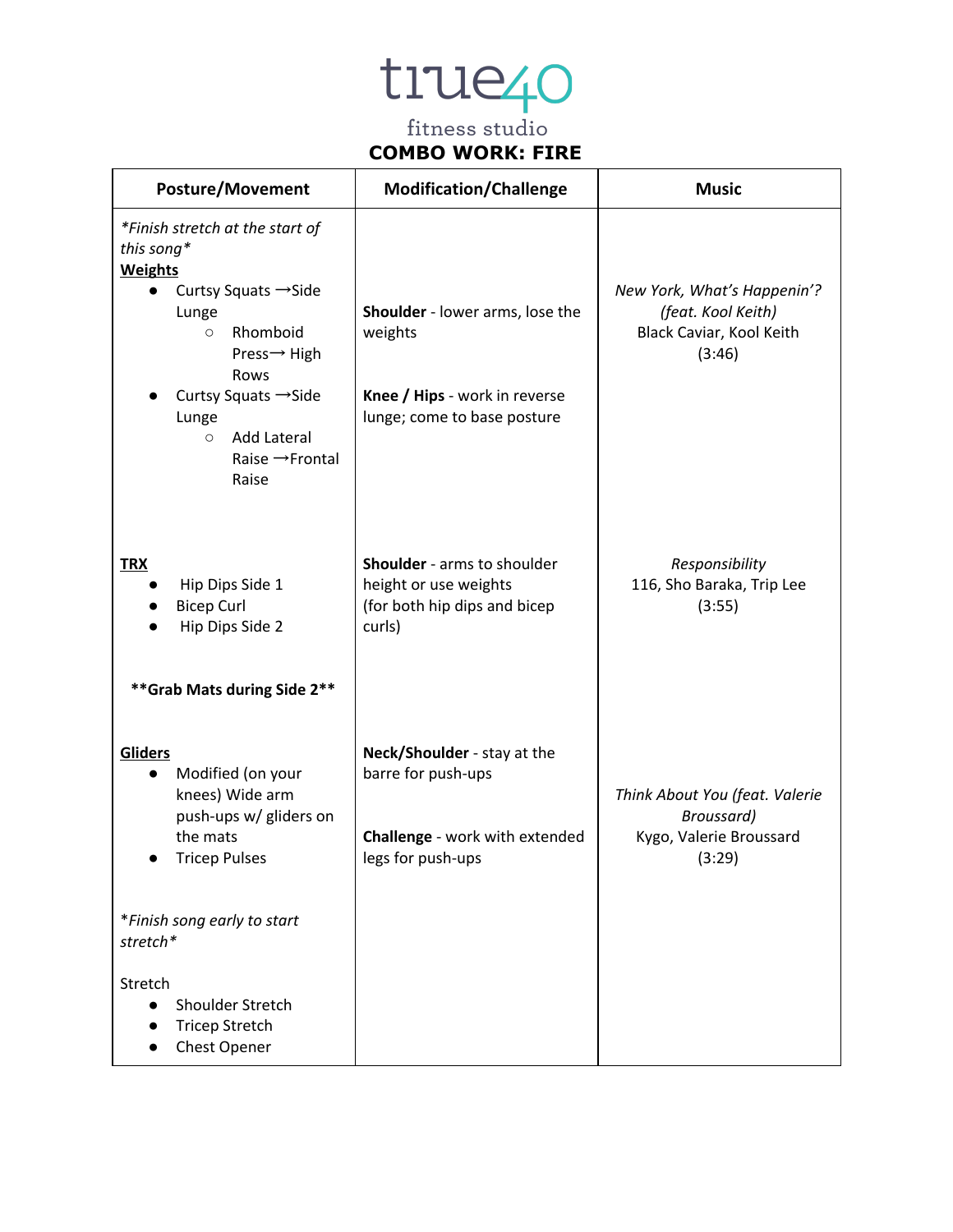### **GLUTE WORK: CONTROL**

| <b>Posture/Movement</b>                                                                                                              | <b>Modifications/Challenge</b>                                                                                                                            | <b>Music</b>                                                                                                                                 |
|--------------------------------------------------------------------------------------------------------------------------------------|-----------------------------------------------------------------------------------------------------------------------------------------------------------|----------------------------------------------------------------------------------------------------------------------------------------------|
| All Fours with Weight<br>Side 1<br>1 Inch Lift<br>$\circ$<br><b>LRM Knee Drive</b><br>$\circ$<br>Pulses<br>$\circ$                   | Shoulder / Knee - work standing<br>at the barre<br>Wrist / Shoulder/Back - drop to<br>forearms<br>Knee / Hips - lose the weight                           | <b>Trippin</b><br>Conro<br>(3:32)                                                                                                            |
| All Fours with Weight<br>Side 2<br>1 inch<br>$\circ$<br><b>LRM Knee Drive</b><br>$\circ$<br>Pulses<br>$\circ$                        | Shoulder / Knee - work standing<br>at the barre<br>Wrist / Shoulder/Back - drop to<br>forearms<br>Knee / Hips - lose the weight                           | Like I Love You<br>Lost Frequencies, The NGHBRS<br>(3:10)                                                                                    |
| Prone Diamond with<br>Ball<br><b>Ball Squeeze</b><br>$\circ$<br>1 inch lift<br>$\circ$<br>Pulses<br>$\circ$<br><b>GFH</b><br>$\circ$ | Prenatal / Back - work on back<br>in sumo bridge or in sumo squat<br>at the barre<br>Hips / Knees - lose the ball<br>Low Back - keep thighs on the<br>mat | <b>NASA</b><br>Ariana Grande<br>(3:02)                                                                                                       |
| Stretch<br>Child's Pose<br>Single Leg Stretch                                                                                        |                                                                                                                                                           | Dancing With A Stranger (with<br>Normani)<br>Sam Smith, Normani<br>(2:51)<br>*Starts the stretch, continue<br>into core work with this song* |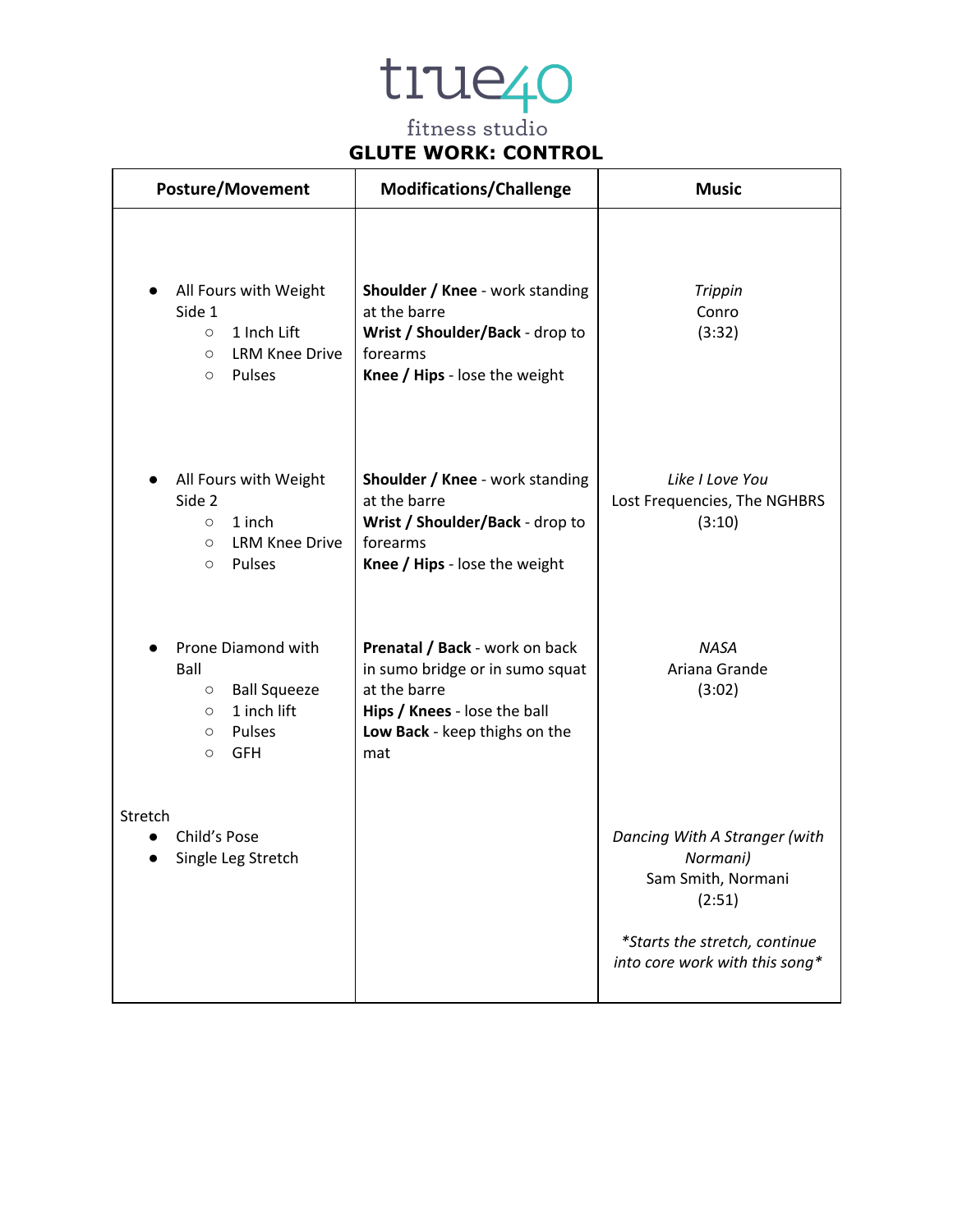### **CORE WORK: CONNECT**

| <b>Posture/Movement</b>                                                                             | <b>Modification/Challenge</b>                                                           | <b>Music</b>                                                              |
|-----------------------------------------------------------------------------------------------------|-----------------------------------------------------------------------------------------|---------------------------------------------------------------------------|
| <b>Core Blast</b>                                                                                   |                                                                                         | (continued)                                                               |
| Supine Plank                                                                                        | Wrist / Shoulder - go to forearm<br>plank, or take to barre<br>Challenge - extend legs  | Dancing With A Stranger (with<br>Normani)<br>Sam Smith, Normani<br>(2:51) |
| Core Push-pulls<br>Start with<br>$\circ$<br>forward/back                                            | Hip - work higher<br>Low Back - work smaller; go to<br>Marches                          |                                                                           |
| movement<br>add Criss<br>$\circ$<br>Crosses w/ ball                                                 | Challenge - lift<br>head/neck/shoulders off of mat                                      | <b>Bridges</b><br>Johnnyswim<br>(3:36)                                    |
| Corkscrew Leg Lowers<br><b>Start Single Leg</b><br>$\circ$<br>Challenge to<br>$\circ$<br>double leg | Hip - work into windmills<br><b>Back</b> - work small                                   |                                                                           |
| Forearm Plank with<br>Single Knee Taps                                                              | Low Back - take to barre<br>Shoulder - press up to hand<br>Challenge - reverse movement | Preach<br>John Legend<br>(3:57)                                           |
| **Move right into 60 Second<br>Traditional Plank**                                                  |                                                                                         |                                                                           |